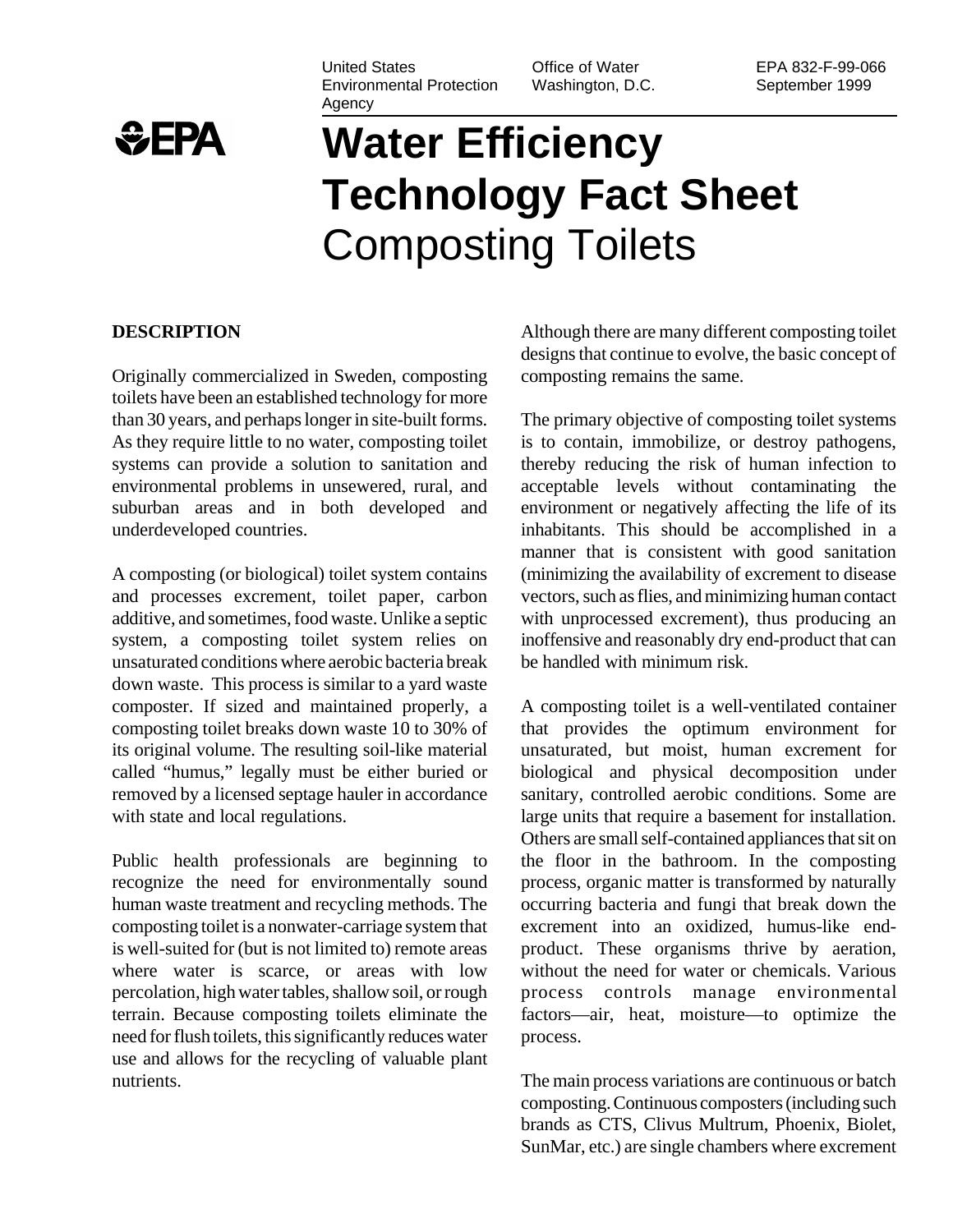is added to the top, and the end-product is removed from the bottom. Batch composters (including Carousel, Vera, and nearly all of the site-built composters worldwide) are actually two or more composters that are filled and then allowed to cure without the continuous addition of new potentially pathogen contaminated excrement. Alternating concrete double-bins are the most common batch system, although several systems use polyethylene 55-gallon drums that contain the process.

## **APPLICABILITY**

Composting toilet systems can be used almost anywhere a flush toilet can be used. They are typically used for seasonal homes, homes in remote areas that cannot use flush toilets, or recreation areas, etc. Application advantages for composting toilet systems are listed below:

- It is more cost-effective to treat waste onsite than it is to build and maintain a central sewer system to which waste will need to be transported.
- Water is not wasted as a transport medium to flush toilets.
- Nutrients (nitrogen and phosphorus) are kept in tight biological cycles without causing problems to receiving waters.

There have been many reports of successful use of waterless (composting, incinerator, chemical, and privy) toilets. Below are some examples of successful stories.

#### **Replacement of Existing Disposal Systems**

A family of four had a failing wastewater disposal system in their urban home. They lived on a small lot with insufficient land area to construct a disposal system for their water use. A waterless toilet was installed in conjunction with a 35% smaller disposal system to handle the remaining graywater.

#### **Rejuvenation of an Existing Disposal System**

A disposal system in a residential neighborhood had a history of surface breakouts due to overloading. The load was reduced when a waterless toilet was installed along with water conservation devices on plumbing fixtures.

## **Remodeling**

A waterless toilet was installed in a basement near a family room because it was more practical than installing plumbing and a pump to lift the waste to a septic tank.

## **Waterless, Solar Toilets in Colorado Park**

The Colorado Health Board was faced with the task of providing adequate toilets to the outlying portions of a 18,000-acre recreation area. The options considered were running a sewer and water line or installing chemical toilets and vault latrines. However, these options added to the problem with continual maintenance requirements, high chemical costs, expensive excavations and pump-outs, and the potential to pollute groundwater. Faced with this dilemma, the Colorado Health Board installed composting toilets to decompose wastes without water, chemicals, pollution, or odor.

The compost produced from the decomposed waste was similar to topsoil and reduced considerably in volume. Directly below the toilet chute was a large tank in which organic material such as lawn clippings, paper, and leaves was placed. The waste decomposed slowly along the tank floor by the natural bacteria present in the waste material. A fan powered by a small photovoltaic cell on the roof of each brick and concrete restroom was installed to draw out all vapors produced in the tank. Both the men's and the women's stalls were accommodated by a tank unit each to handle up to 40,000 uses per year, thus providing much-needed toilet facilities in outlying areas.

#### **ADVANTAGES AND DISADVANTAGES**

Some advantages and disadvantages of composting toilet systems are listed below: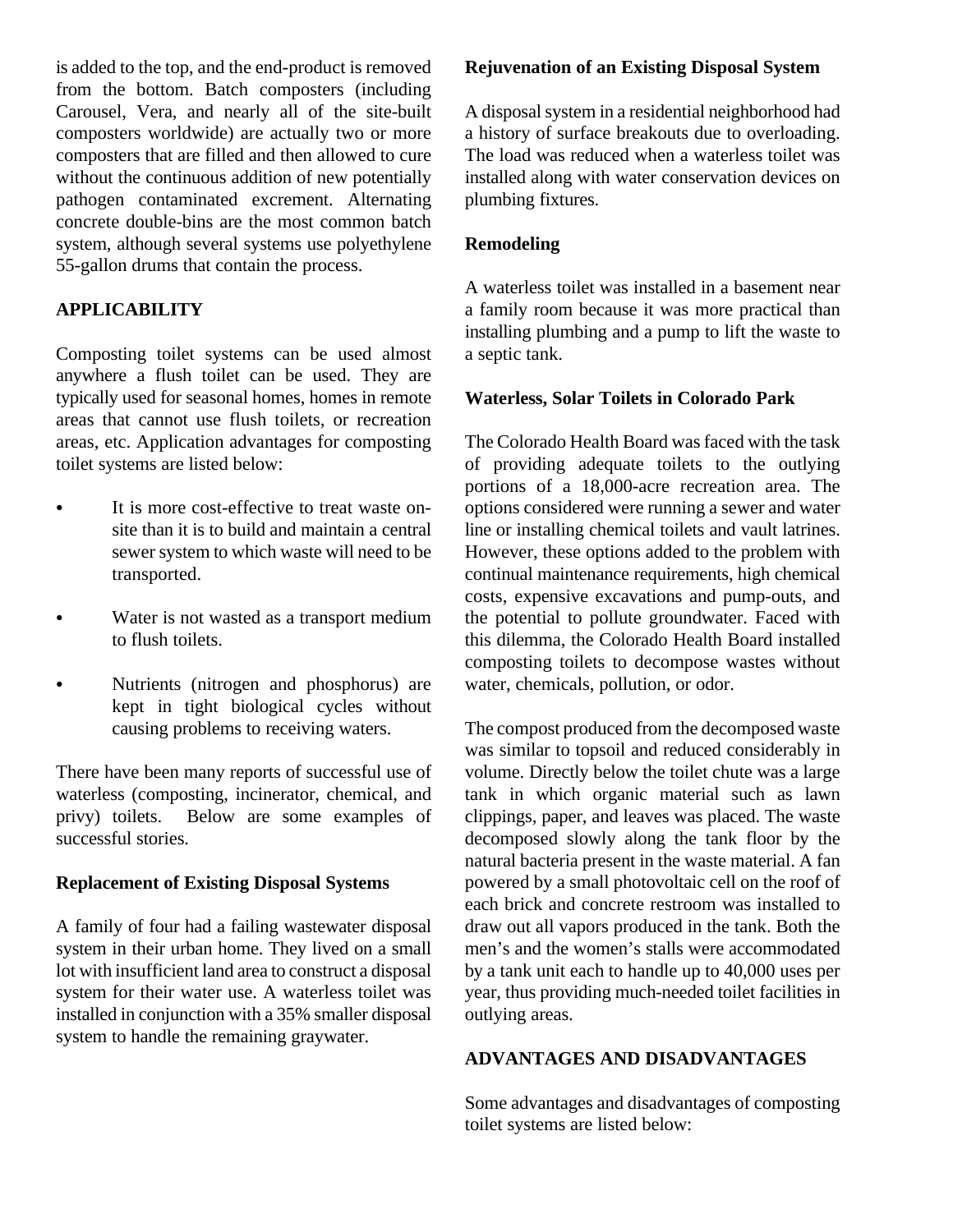## **Advantages**

- Composting toilet systems do not require water for flushing, and thus, reduce domestic water consumption.
- These systems reduce the quantity and strength of wastewater to be disposed of onsite.
- They are especially suited for new construction at remote sites where conventional onsite systems are not feasible.
- Composting toilet systems have low power consumption.
- Self-contained systems eliminate the need for transportation of wastes for treatment/disposal.
- Composting human waste and burying it around tree roots and nonedible plants keeps organic wastes productively cycling in the environment.
- Composting toilet systems can accept kitchen wastes, thus reducing household garbage.
- In many states, installing a composting toilet system allows the property owner to install a reduced-size leachfield, minimizing costs and disruption of landscapes.
- Composting toilet systems divert nutrient and pathogen containing effluent from soil, surface water, and groundwater.

## **Disadvantages**

- Maintenance of composting toilet systems requires more responsibility and commitment by users and owners than conventional wastewater systems.
- Removing the finished end-product is an unpleasant job if the composting toilet system is not properly installed or maintained.
- Composting toilet systems must be used in conjunction with a graywater system in most circumstances.
- Smaller units may have limited capacity for accepting peak loads.
- Improper maintenance makes cleaning difficult and may lead to health hazards and odor problems.
- Using an inadequately treated end-product as a soil amendment may have possible health consequences.
- There may be aesthetic issues because the excrement in some systems may be in sight.
- Too much liquid residual (leachate) in the composter can disrupt the process if it is not drained and properly managed.
- Most composting toilet systems require a power source.
- Improperly installed or maintained systems can produce odors and unprocessed material.

## **DESIGN CRITERIA**

The main components of a composting toilet (see Figure 1) are:

- A composting reactor connected to a dry or micro-flush toilet(s).
- A screened air inlet and an exhaust system (often fan-forced) to remove odors and heat, carbon dioxide, water vapor, and the byproducts of aerobic decomposition.
- A mechanism to provide the necessary ventilation to support the aerobic organisms in the composter.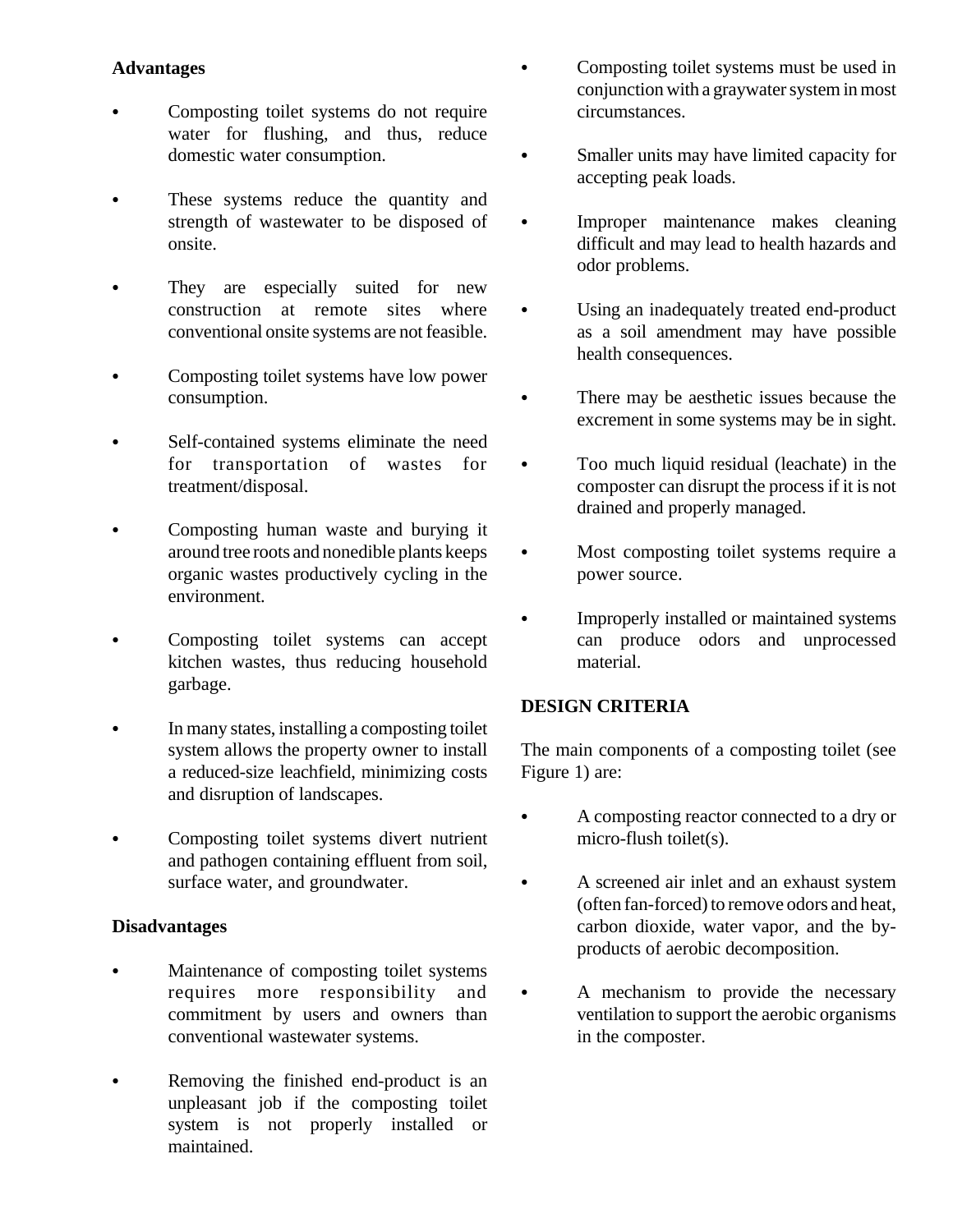

Source: Adapted from Clivus Multrum, Inc., 1994.



- A means of draining and managing excess liquid and leachate (optional).
- Process controls to optimize and facilitate management of the processes.
- An access door for removal of the endproduct.

The composting unit must be constructed to separate the solid fraction from the liquid fraction and produce a stable, humus material with less than 200 MPN per gram of fecal coliform. Once the leachate has been drained or evaporated out of the unit, the moist, unsaturated solids are decomposed by aerobic organisms using molecular oxygen. Bulking agents can be added to provide spaces for aeration and microbial colonization.

The compost chamber in some composting toilets is solar or electrically heated to provide and maintain optimum temperature requirements for year-round usage.

#### **PERFORMANCE**

There are several factors that affect the rate of composting. Discussed below are the predominant factors:

Microorganisms: The microbiology is dominated by the presence of a mixed population of bacteria and fungi. The presence of these microorganisms is directly related to the environmental conditions in the compost material.Moisture: Moisture enables microorganisms to hydrolize complex organic compounds into simpler compounds before they are metabolized. The moisture should be maintained within the range of 40 to 70%, with the optimum being about 60%.

pH: In composting toilet systems, pH is not typically a concern to the owner/operator, although the pH will initially drop as organic acids are formed. Other biochemical processes buffer the final end-product, bringing it to a neutral level. In general, the optimum pH is between 6.5 and 7.5.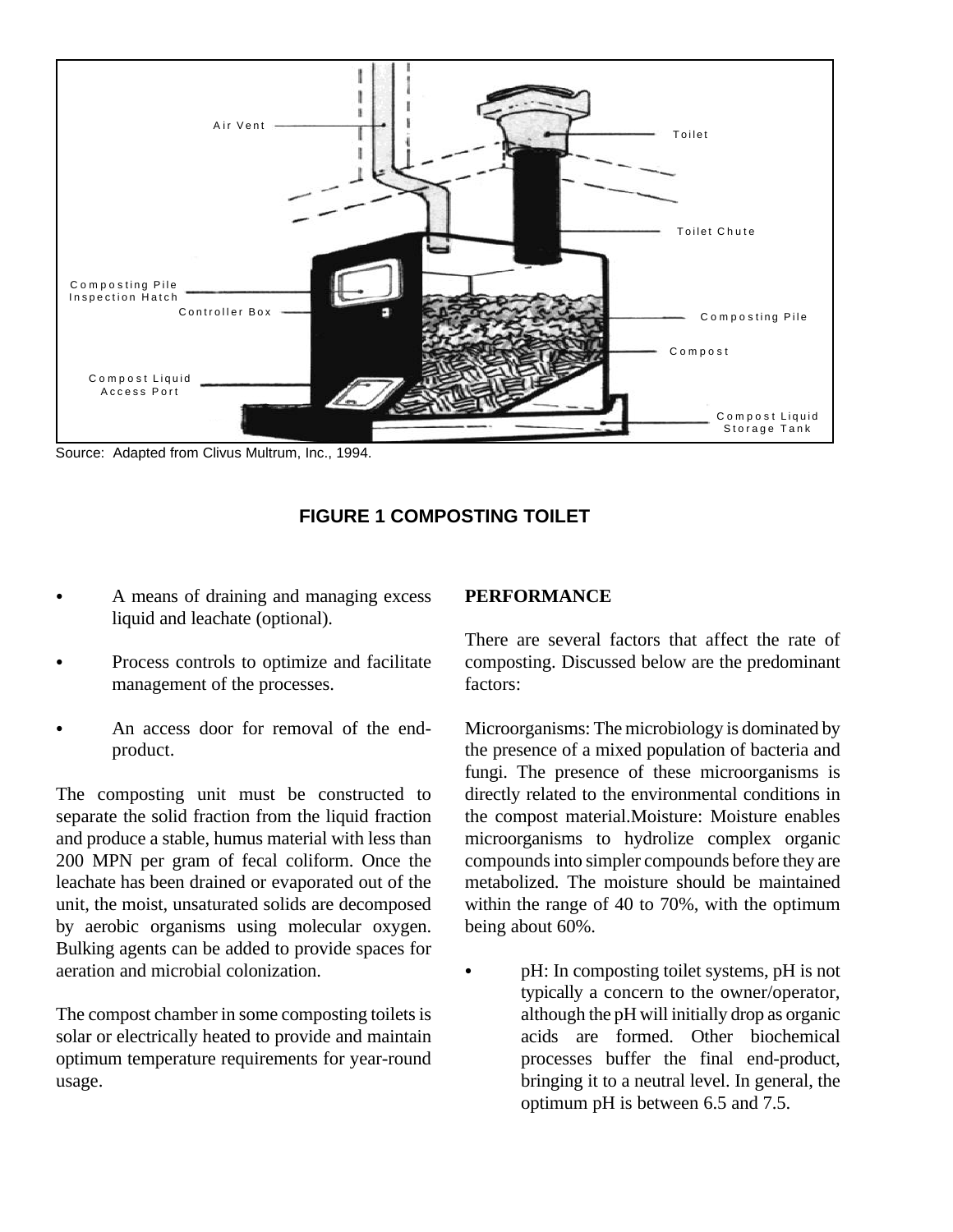- Carbon to nitrogen ratio  $(C/N)$ : For complete utilization of the nitrogen in urine, an adequate amount of carbon (about 30 parts of carbon for each part of nitrogen) is required. However, as most urine drains to the bottom of the composter and is removed, this is less of a problem than is usually reported in literature.
- Aeration: Maintaining an aerobic environment in the composting chamber is the most important factor for the growth of microorganisms, reducing high moisture content, and minimizing nitrogen loss through ammonia volatilization. Aeration can be improved by mechanical mixing or by adding wood chips or sawdust to the composting material.Management: As with all wastewater treatment systems, management is critical to the efficiency of the system.

The two main parameters in the composting process that account for the destruction of pathogens are:

- Antibiosis: Microbial and other higher order aerobic organisms develop in the compost pile during the decomposition process, resulting in the synthesis of substances that are toxic to most pathogens.
- Time: When exposed to an unfavorable environment for an extended period of time, most pathogenic microorganisms will not survive. However, caution is essential when using the compost end-product and liquid residual in case some pathogens survive. Table 1 gives typical pathogen survival times at 20 to  $30^{\circ}$ C in various environments.

The standard governing minimum materials, design, construction, and performance of composting toilet systems is the American National Standard/NSF International Standard ANSI/NSF 41-1998: Non-Liquid Saturated Treatment Systems.

|                                | <b>Survival Time, Days</b>        |                           |                            |
|--------------------------------|-----------------------------------|---------------------------|----------------------------|
| Pathogen                       | <b>Fresh Water and Wastewater</b> | <b>Crops</b>              | Soil                       |
| <b>Bacteria</b>                |                                   |                           |                            |
| Fecal coliforms <sup>a</sup>   | $< 60$ but usually $< 30$         | $<$ 30 but usually $<$ 15 | $<$ 120 but usually $<$ 50 |
| Salmonella (spp.) <sup>a</sup> | $<$ 60 but usually $<$ 30         | $<$ 30 but usually $<$ 15 | $<$ 120 but usually $<$ 50 |
| <b>Shigella</b> <sup>a</sup>   | $<$ 30 but usually $<$ 10         | $<$ 10 but usually $<$ 5  | $<$ 120 but usually $<$ 50 |
| Vibrio cholerae <sup>b</sup>   | $<$ 30 but usually $<$ 10         | $<$ 5 but usually $<$ 2   | $<$ 120 but usually $<$ 50 |
| Protozoa                       |                                   |                           |                            |
| E. histolytica cysts           | $<$ 30 but usually $<$ 15         | $<$ 10 but usually $<$ 2  | $<$ 20 but usually $<$ 10  |
| <b>Helminths</b>               |                                   |                           |                            |
| A. lumbricoides eggs           | Many months                       | $< 60$ but usually $< 30$ | < Many months              |
| Viruses <sup>a</sup>           |                                   |                           |                            |
| Enteroviruses <sup>c</sup>     | $<$ 120 but usually $<$ 50        | $< 60$ but usually $< 15$ | $<$ 100 but usually $<$ 20 |

## **TABLE 1 TYPICAL PATHOGEN SURVIVAL TIMES AT 20 TO 30 °C IN VARIOUS ENVIRONMENTS**

a In seawater, viral survival is less and bacterial survival is very much less than in fresh water.

b *V. cholerae* survival in aqueous environments is a subject of current uncertainty.

c Includes polio, echo, and coxsackie viruses.

Source: Adapted from: Crites and Tchobanoglous, 1998.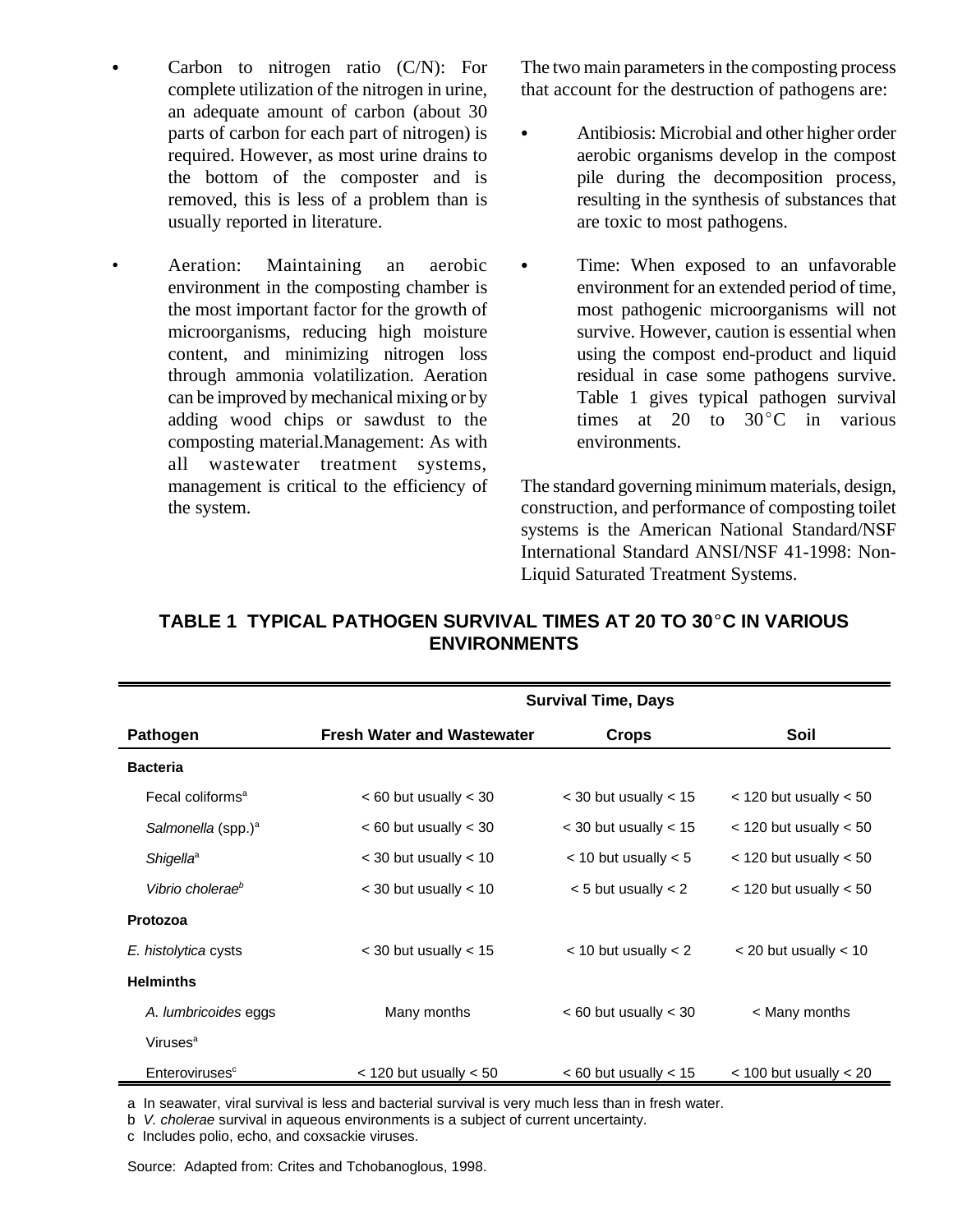## **OPERATION AND MAINTENANCE**

Handling raw waste has historically been a problem from a management standpoint. Removing vault or pit type waste has led to accidental spills and is always a difficult task. This is why managers appreciate the concept of composting human waste.

Management considerations for composting toilets include gathering information on how much maintenance is needed annually, administration and operation, quality control and assurance, recordkeeping, and training.

In general, operation and maintenance (O&M) for composting toilet systems does not require trained technicians or treatment plant operators. However, regular O&M is of the utmost importance since any system depends on responsible administration. In cold climates, all composting toilet systems should be heated to levels specified by the manufacturer or designer.

Composting toilet systems may require organic bulking agents to be added, such as grass clippings, leaves, sawdust, or finely chopped straw. The agents composting by providing a source of carbon for the bacteria, as well as keeping the pile porous for proper air distribution. If the facility is used every day, it is recommended to add bulking material at least every other day. Periodic mixing or raking is suggested for single-chamber continuous systems.

The other required maintenance step is removing the finished end-product (anywhere from every 3 months for a cottage system to every 2 years for a large central system). If proper composting has taken place, the end-product should be inoffensive and safe to handle. Adequate precautions should be taken while handling the humus material. All waste materials should be disposed of in accordance with the state and local regulations.

## **COSTS**

The cost of a composting toilet system depends on the manufacturer and their type of design. Although the principle of waste treatment is the same, there are design variations in the containment of the waste, aeration, and other features of the system. The main factors that determine costs are the cost of the equipment, the building foundation, electrical work, and installation labor.

For a year-round home of two adults and two children, the cost for a composting toilet system could range anywhere between \$1,200 and \$6,000, depending on the system. Cottage systems designed for seasonal use range from \$700 to \$1,500. Largecapacity systems for public facility use can cost as much as \$20,000 or more. However, site-built systems, such as cinder-block double-vault systems are as expensive as their materials and construction labor costs. A septic tank and soil absorption or subsurface irrigation system to manage graywater will usually be required.

## **REFERENCES**

- 1. Clivus Multrum, Inc. 1994. "When Nature Calls... It Calls Clivus®." Clivus Multrum, Inc. Lawrence, Massachusetts.
- 2. Cook, B. 1981. "Field Evaluation of Compost Toilets." Individual Onsite Wastewater Systems: Proceedings of the Seventh National Conference. pp. 83–98.
- 3. Crites, R. and G. Tchobanoglous. 1998. *Small and Decentralized Wastewater Management Systems.* The McGraw-Hill Companies. New York, New York.
- 4. Del Porto, D. A. and C. J. Steinfeld. 1998. *The Composting Toilet Book.* Chelsea Green Publishing, Inc. Whiteriver Junction, Vermont.
- 5. Felton, D. (editor). 1981. "State-Of-The Art Assessment of Compost Toilets and Greywater Treatment Systems." The Winthrop Rockefeller Foundation. Little Rock, Arkansas.
- 6. Guttormsen, D. 1979. "Evaluation of Compost Toilets—A Field and Laboratory Update." Individual Onsite Wastewater Systems: Proceedings of the Sixth National